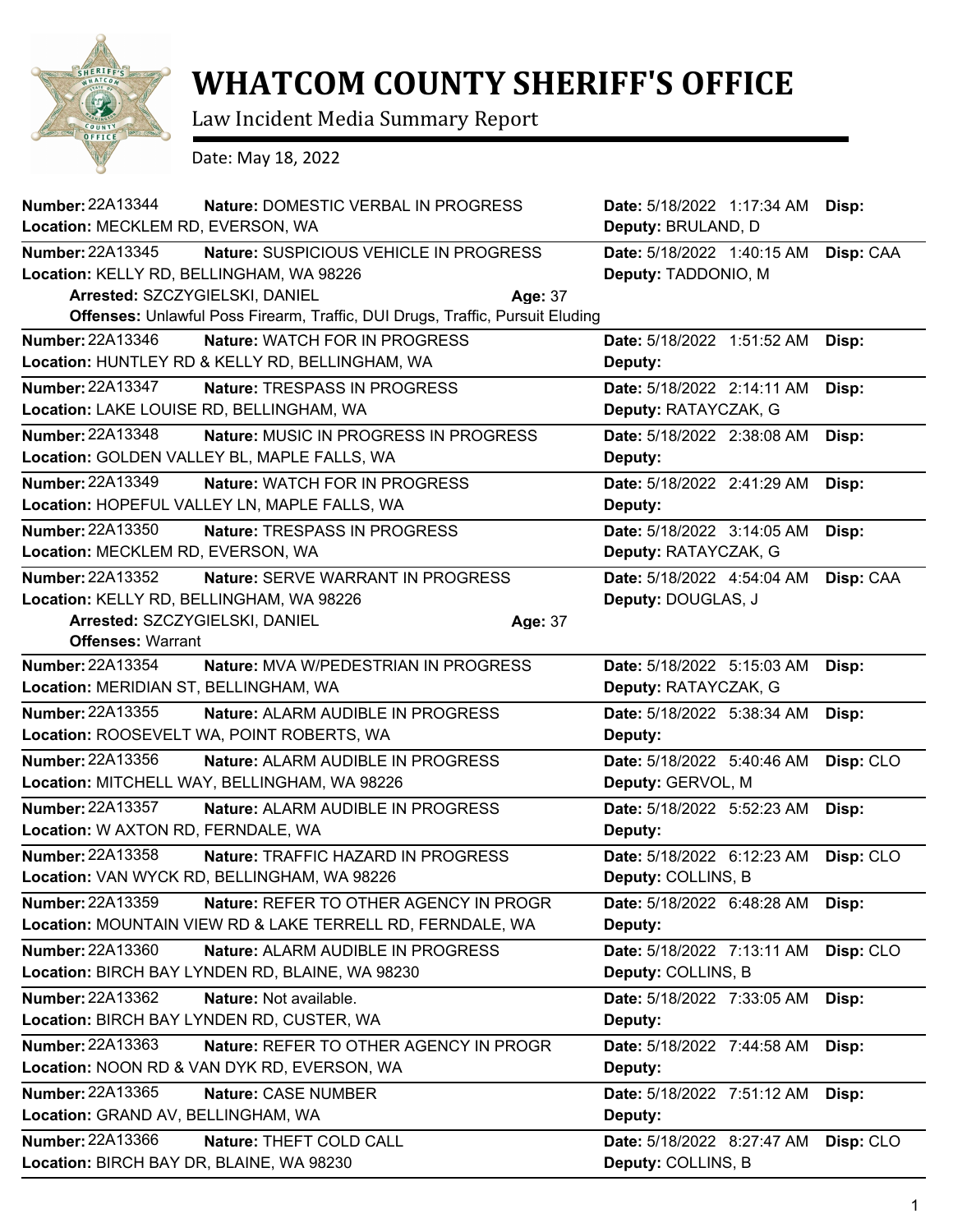| Number: 22A13367<br>Nature: BURGLARY COLD CALL                           | Date: 5/18/2022 8:36:20 AM<br>Disp: CLO |
|--------------------------------------------------------------------------|-----------------------------------------|
| Location: E SMITH RD & MATHESON LN, BELLINGHAM, WA 98226                 | Deputy: LEBEDEV, P                      |
| <b>Number: 22A13368</b><br>Nature: SUSPICIOUS CIRCUMSTANCES COLD         | Date: 5/18/2022 8:46:59 AM<br>Disp: CLO |
| Location: SUMAS MOUNTAIN, MAPLE FALLS, WA                                | Deputy: VANDYKEN, B                     |
| Number: 22A13369<br><b>Nature: WATCH FOR IN PROGRESS</b>                 | Date: 5/18/2022 8:55:17 AM<br>Disp:     |
| Location: BIRCH BAY LYNDEN RD & NB I5 AT, CUSTER, WA                     | Deputy:                                 |
| <b>Number: 22A13373</b><br>Nature: SUSPICIOUS VEHICLE COLD CALL          | Disp: INF<br>Date: 5/18/2022 9:36:08 AM |
| Location: ANDERSON RD, BLAINE, WA 98230                                  | Deputy: COLLINS, B                      |
| Number: 22A13375<br>Nature: SUSPICIOUS CIRCUMSTANCES IN PR               | Date: 5/18/2022 10:24:49 AM Disp: CLO   |
| Location: SAFFRON CT, BELLINGHAM, WA 98229                               | Deputy: LEBEDEV, P                      |
| <b>Number: 22A13377</b><br>Nature: HARASSMENT COLD CALL                  | Date: 5/18/2022 10:20:47 AM Disp: CLO   |
| Location: MEREDITH RD, ACME, WA 98220                                    | Deputy: LEBEDEV, P                      |
| <b>Number: 22A13379</b><br>Nature: PROPERTY FOUND IN PROGRESS            | Date: 5/18/2022 10:51:43 AM Disp: CLO   |
| Location: JONES LN, BELLINGHAM, WA 98225                                 | Deputy: SMITH, A                        |
| Number: 22A13380<br>Nature: REFER TO OTHER AGENCY IN PROGR               | Date: 5/18/2022 10:47:58 AM Disp:       |
| Location: W POLE RD, LYNDEN, WA                                          | Deputy:                                 |
| <b>Number: 22A13382</b><br>Nature: NEIGHBORHOOD DISPUTE IN PROGRE        | Date: 5/18/2022 11:24:17 AM Disp: CLO   |
| Location: GOLDEN VALLEY DR, MAPLE FALLS, WA 98266                        | Deputy: LEBEDEV, P                      |
| Number: 22A13383<br>Nature: CIVIL PROBLEM COLD CALL                      | Date: 5/18/2022 11:22:20 AM Disp: CLO   |
| Location: OAT COLES RD, EVERSON, WA 98247                                | Deputy: KLUTTS, C                       |
| <b>Number: 22A13384</b><br><b>Nature: ASSIST CITIZEN IN PROGRESS</b>     | Date: 5/18/2022 11:35:55 AM Disp:       |
| Location: W WISER LAKE RD, FERNDALE, WA 98248                            | Deputy: COLLINS, B                      |
| <b>Number: 22A13387</b><br><b>Nature: SUSPICIOUS CIRCUMSTANCES IN PR</b> | Date: 5/18/2022 12:20:05 PM Disp: CLO   |
| Location: VALLEY VIEW RD & BIRCH BAY LYNDEN RD, CUSTER, WA 98240         | Deputy: COLLINS, B                      |
| Number: 22A13388<br>Nature: SEX OFFENDER REGISTRATION                    | Date: 5/18/2022 12:31:39 PM Disp: ACT   |
| Location: GRAND AVE, BELLINGHAM, WA 98225                                | Deputy: ALLGIRE, J                      |
| Number: 22A13390<br>Nature: BRANDISHING COLD CALL                        | Date: 5/18/2022 12:54:16 PM Disp: CLO   |
| Location: SOMEWHERE IN GLENHAVEN, SEDRO WOOLLEY, WA                      | Deputy: LEBEDEV, P                      |
| Number: 22A13392<br>Nature: HULK VEHICLE IN PROGRESS                     | Date: 5/18/2022 1:29:25 PM<br>Disp: CLO |
| Location: W SMITH RD, BELLINGHAM, WA 98226                               | Deputy: MOYES, K                        |
| Number: 22A13393<br>Nature: ASSIST CITIZEN IN PROGRESS                   | Date: 5/18/2022 1:30:00 PM Disp:        |
| Location: LATTIMORE RD, FERNDALE, WA                                     | Deputy: SMITH, A                        |
| Number: 22A13394<br>Nature: VEHICLE PROWL COLD CALL                      | Date: 5/18/2022 1:11:21 PM<br>Disp: CLO |
| Location: EMERALD LAKE WAY, BELLINGHAM, WA 98226                         |                                         |
|                                                                          | Deputy: BOYD, M                         |
| Number: 22A13395<br>Nature: CIVIL PROBLEM IN PROGRESS                    | Date: 5/18/2022 1:36:29 PM<br>Disp:     |
| Location: FIR LN, MAPLE FALLS, WA                                        | Deputy:                                 |
| <b>Number: 22A13397</b><br>Nature: ASSIST CITIZEN IN PROGRESS            | Date: 5/18/2022 1:54:08 PM<br>Disp:     |
| Location: LATTIMORE RD, FERNDALE, WA                                     | Deputy: SMITH, A                        |
| Number: 22A13398<br>Nature: FOLLOW UP                                    | Date: 5/18/2022 2:01:02 PM<br>Disp:     |
| Location: GRAND AV, BELLINGHAM, WA                                       | Deputy:                                 |
| Number: 22A13399<br>Nature: HULK VEHICLE IN PROGRESS                     | Disp: CLO<br>Date: 5/18/2022 2:02:40 PM |
| Location: HINOTES CT, LYNDEN, WA 98264                                   | Deputy: MOYES, K                        |
| Number: 22A13401<br>Nature: TRAFFIC HAZARD IN PROGRESS                   | Date: 5/18/2022 2:09:17 PM<br>Disp:     |
| Location: W LAUREL RD, BELLINGHAM, WA                                    | Deputy: SMITH, A                        |
| Number: 22A13403<br><b>Nature: SERVE WARRANT IN PROGRESS</b>             | Date: 5/18/2022 2:10:55 PM<br>Disp:     |
| Location: GRAND AV, BELLINGHAM, WA                                       | Deputy:                                 |
| <b>Number: 22A13404</b><br>Nature: WATCH FOR IN PROGRESS                 | Date: 5/18/2022 2:11:46 PM<br>Disp:     |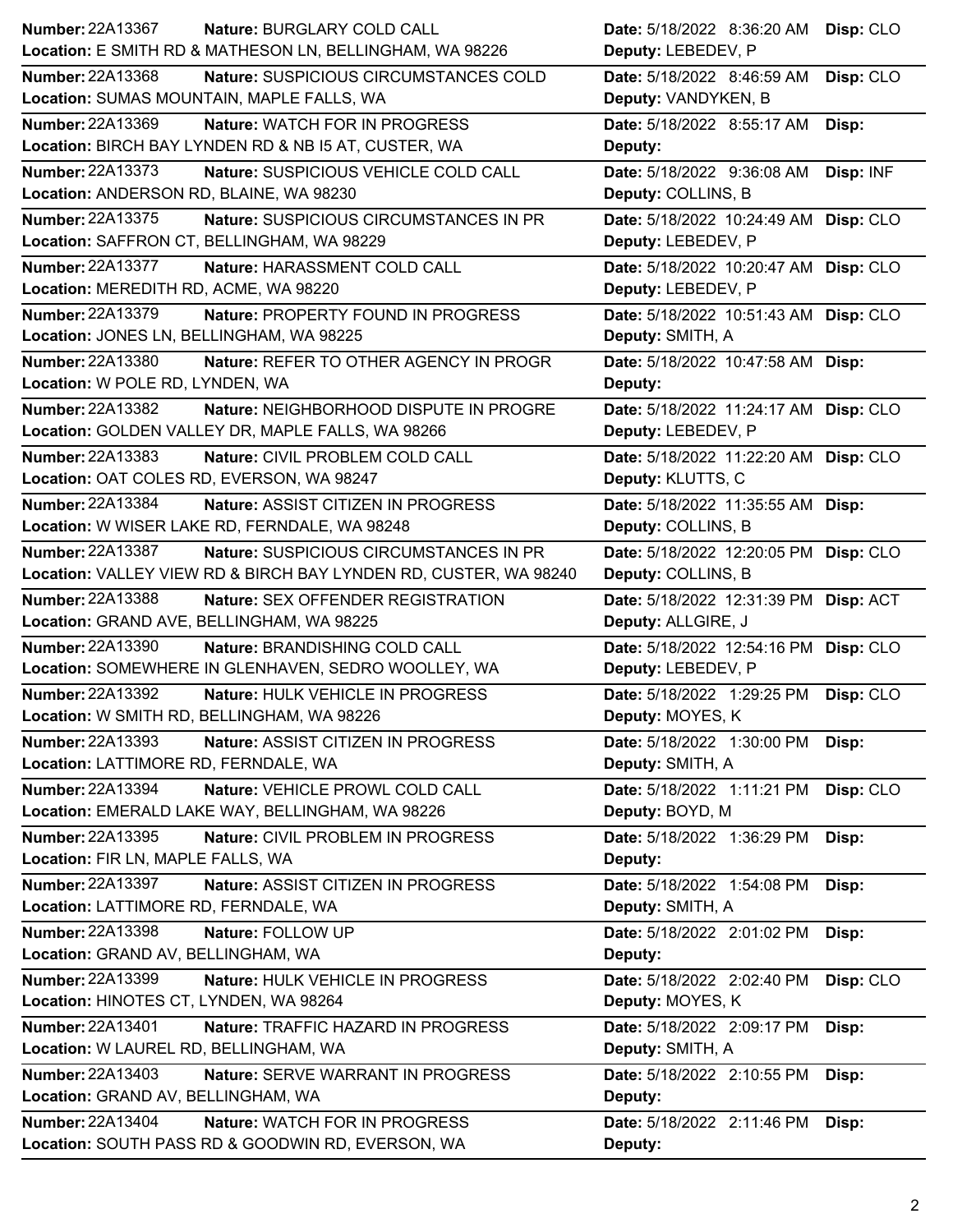| Number: 22A13406                         | Nature: ANIMAL PROBLEM IN PROGRESS                          | Date: 5/18/2022 2:38:46 PM           | Disp:     |
|------------------------------------------|-------------------------------------------------------------|--------------------------------------|-----------|
|                                          | Location: GOLDEN VALLEY BL, MAPLE FALLS, WA                 | Deputy:                              |           |
| Number: 22A13407                         | Nature: SUSPICIOUS CIRCUMSTANCES IN PR                      | Date: 5/18/2022 2:43:53 PM           | Disp: CLO |
| Location: KELLY RD, BELLINGHAM, WA 98226 |                                                             | Deputy: WRIGHT, M                    |           |
| <b>Number: 22A13408</b>                  | Nature: TRAFFIC STOP                                        | Date: 5/18/2022 2:45:44 PM Disp: CAA |           |
|                                          | Location: MARINE DR & SEAVIEW CIR, BELLINGHAM, WA 98225     | Deputy: STRAND, E                    |           |
| Arrested: TAYLOR, JUSTIN E.              | Age: 35                                                     |                                      |           |
| <b>Offenses: Warrant</b>                 |                                                             |                                      |           |
| Number: 22A13410                         | Nature: HIT AND RUN IN PROGRESS                             | Date: 5/18/2022 3:00:35 PM           | Disp:     |
|                                          | Location: BIRCH BAY DR & ALDERSON RD, BLAINE, WA            | Deputy: MELLEMA, S                   |           |
| <b>Number: 22A13415</b>                  | Nature: TRAFFIC STOP                                        | Date: 5/18/2022 4:22:18 PM           | Disp: CLO |
|                                          | Location: E SMITH RD & E 21ST DR, BELLINGHAM, WA 98226      | Deputy: JAMES, J                     |           |
| Number: 22A13418                         | Nature: WATCH FOR IN PROGRESS                               | Date: 5/18/2022 4:34:59 PM           | Disp: CLO |
|                                          | Location: ALDRICH RD, BELLINGHAM, WA 98226                  | Deputy: KARB, J                      |           |
|                                          |                                                             |                                      |           |
| <b>Number: 22A13420</b>                  | Nature: ASSIST CITIZEN IN PROGRESS                          | Date: 5/18/2022 4:37:52 PM           | Disp: CLO |
|                                          | Location: NORTH STAR RD, FERNDALE, WA 98248                 | Deputy: MELLEMA, S                   |           |
| Number: 22A13421                         | Nature: DRUGS IN PROGRESS                                   | Date: 5/18/2022 4:42:33 PM           | Disp: CLO |
|                                          | Location: SLATER RD, BELLINGHAM, WA 98226                   | Deputy: ASSINK, G                    |           |
| <b>Number: 22A13423</b>                  | Nature: TRAFFIC HAZARD IN PROGRESS                          | Date: 5/18/2022 5:01:12 PM           | Disp:     |
|                                          | Location: VAN BUREN RD & LINDSAY RD, EVERSON, WA            | Deputy:                              |           |
| <b>Number: 22A13424</b>                  | Nature: NEIGHBORHOOD DISPUTE COLD CALL                      | Date: 5/18/2022 5:19:06 PM           | Disp: CLO |
|                                          | Location: PARADISE CT, FERNDALE, WA 98248                   | Deputy: MELLEMA, S                   |           |
| <b>Number: 22A13425</b>                  | Nature: WATCH FOR IN PROGRESS                               | Date: 5/18/2022 5:21:41 PM           | Disp:     |
| Location: HANNEGAN RD, LYNDEN, WA        |                                                             | Deputy:                              |           |
| <b>Number: 22A13426</b>                  | <b>Nature: SERVE PAPERS IN PROGRESS</b>                     | Date: 5/18/2022 5:30:40 PM           | Disp: INF |
| Location: DEAN DR, CUSTER, WA 98240      |                                                             | Deputy: BOYD, M                      |           |
| Number: 22A13427                         | Nature: MVA BLOCKING IN PROGRESS                            | Date: 5/18/2022 5:32:31 PM           | Disp: CLO |
|                                          | Location: MAIN ST & BERTHUSEN RD, LYNDEN, WA 98264          | Deputy: JONES, D                     |           |
| Number: 22A13429                         | Nature: TRESPASS IN PROGRESS                                | Date: 5/18/2022 5:49:51 PM           | Disp: CLO |
|                                          | Location: N LAKE SAMISH DR, BELLINGHAM, WA 98229            | Deputy: WRIGHT, M                    |           |
| Number: 22A13430                         | Nature: SUSPICIOUS VEHICLE IN PROGRESS                      | Date: 5/18/2022 6:05:12 PM           |           |
|                                          | Location: SHAMROCK RD, MAPLE FALLS, WA 98266                | Deputy: WRIGHT, M                    | Disp: CLO |
|                                          |                                                             |                                      |           |
| <b>Number: 22A13431</b>                  | Nature: WELFARE CHECK IN PROGRESS                           | Date: 5/18/2022 6:18:19 PM           | Disp:     |
| Location: DOUGLAS RD, FERNDALE, WA       |                                                             | Deputy:                              |           |
| <b>Number: 22A13432</b>                  | Nature: WELFARE CHECK IN PROGRESS                           | Date: 5/18/2022 6:21:59 PM           | Disp: CLO |
|                                          | Location: BIRCH BAY LYNDEN RD, BLAINE, WA 98230             | Deputy: JONES, D                     |           |
| <b>Number: 22A13435</b>                  | Nature: FOLLOW UP                                           | Date: 5/18/2022 6:51:29 PM           | Disp: CLO |
|                                          | Location: SHAMROCK RD, MAPLE FALLS, WA 98266                | Deputy: WRIGHT, M                    |           |
| Number: 22A13436                         | Nature: WELFARE CHECK IN PROGRESS                           | Date: 5/18/2022 7:15:28 PM           | Disp: CLO |
| Location: STEIN RD, CUSTER, WA 98240     |                                                             | Deputy: JONES, D                     |           |
| <b>Number: 22A13439</b>                  | Nature: SUBJECT STOP                                        | Date: 5/18/2022 8:04:06 PM           | Disp: CAA |
|                                          | Location: E MCLEOD RD, BELLINGHAM, WA 98226                 | Deputy: JAMES, J                     |           |
| Arrested: DEAL, NATHANIEL E.             | Age: 34                                                     |                                      |           |
|                                          | <b>Offenses: Cont Sub, Poss Other, Warrant</b>              |                                      |           |
| Number: 22A13440                         | Nature: TRAFFIC PROBLEM IN PROGRESS                         | Date: 5/18/2022 8:04:41 PM           | Disp:     |
|                                          | Location: N LAKE SAMISH DR & SAMISH WA, BELLINGHAM, WA      | Deputy: MELLEMA, S                   |           |
| <b>Number: 22A13441</b>                  | Nature: VEHICLE PROWL COLD CALL                             | Date: 5/18/2022 7:27:11 PM           | Disp: CLO |
|                                          | Location: LAKE LOUISE RD, BELLINGHAM, WA 98229              | Deputy: BOYD, M                      |           |
| Number: 22A13442                         | Nature: TRAFFIC STOP                                        | Date: 5/18/2022 9:02:47 PM           | Disp: ACT |
|                                          | Location: E SMITH RD & GUIDE MERIDIAN, BELLINGHAM, WA 98225 | Deputy: STRAND, E                    |           |
|                                          |                                                             |                                      |           |